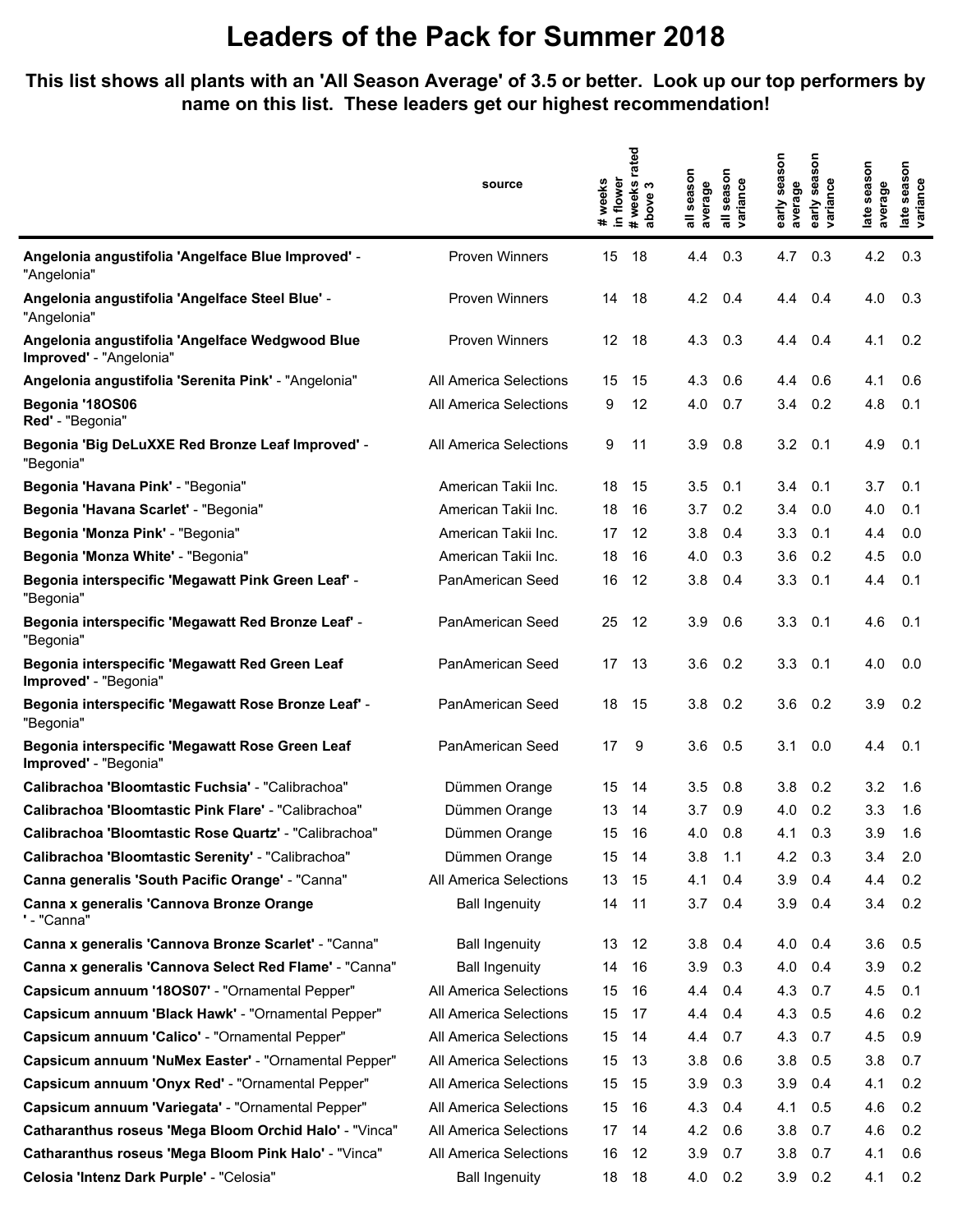|                                                                         |                          | weeks<br>in flower | rated<br>#weeks n<br>above 3 | season<br>average | season<br>variance | early season<br>average | son<br>sea<br>early sea<br>variance | late season<br>average | late season<br>variance |
|-------------------------------------------------------------------------|--------------------------|--------------------|------------------------------|-------------------|--------------------|-------------------------|-------------------------------------|------------------------|-------------------------|
|                                                                         | source                   | $\ddot{}$          |                              | ゠                 |                    |                         |                                     |                        |                         |
| Celosia 'Intenz Lipstick' - "Celosia"                                   | <b>Ball Ingenuity</b>    | 16                 | 15                           | 3.8               | 0.6                | 3.8                     | 0.2                                 | 3.9                    | 1.1                     |
| Celosia argentea 'Asian Garden' - "Celosia"                             | All America Selections   | 18                 | 14                           | 4.1               | 0.6                | 4.1                     | 0.6                                 | 4.1                    | 0.8                     |
| Celosia argentea var. plumosa 'Kelos Fire Lime' -<br>"Celosia"          | Beekenkamp Plants        | 16                 | 16                           | 3.9               | 2.3                | 4.3                     | 0.2                                 | 3.5                    | 4.9                     |
| Celosia argentea var. plumosa 'Kelos Fire Magenta' -<br>"Celosia"       | Beekenkamp Plants        | 16                 | 15                           | 3.7               | 2.1                | 4.0                     | 0.2                                 | 3.3                    | 4.6                     |
| Celosia argentea var. plumosa 'Kelos Fire Orange' -<br>"Celosia"        | Beekenkamp Plants        | 16                 | 15                           | 3.8               | 2.4                | 4.4                     | 0.4                                 | 3.1                    | 4.3                     |
| Celosia argentea var. plumosa 'Kelos Fire Pink' -<br>"Celosia"          | <b>Beekenkamp Plants</b> | 16                 | -14                          | 3.8               | 2.2                | 4.1                     | 0.4                                 | 3.4                    | 4.6                     |
| Celosia argentea var. plumosa 'Kelos Fire Purple' -<br>"Celosia"        | <b>Beekenkamp Plants</b> | 18                 | 15                           | 3.5               | 0.7                | 3.7                     | 0.1                                 | 3.3                    | 1.5                     |
| Celosia argentea var. plumosa 'Kelos Fire Red' - "Celosia"              | Beekenkamp Plants        | 16                 | 14                           | 3.6               | 2.1                | 4.0                     | 0.3                                 | 3.2                    | 4.2                     |
| Celosia argentea var. plumosa 'Kelos Fire Scarlet' -<br>"Celosia"       | Beekenkamp Plants        | 18                 | 16                           | 4.1               | 0.4                | 4.2                     | 0.2                                 | 4.1                    | 0.7                     |
| Celosia spicata 'Kelos Atomic Neon Pink' - "Celosia"                    | Beekenkamp Plants        | 18                 | 16                           | 4.2               | 1.0                | 4.4                     | 0.4                                 | 4.0                    | 1.8                     |
| Celosia spicata 'Kelos Atomic Purple Pink' - "Celosia"                  | Beekenkamp Plants        | 18                 | 16                           | 3.5               | 0.1                | 3.5                     | 0.0                                 | 3.6                    | 0.2                     |
| Cuphea hybrid 'FloriGlory Diana' - "Cuphea"                             | All America Selections   | 15                 | 15                           | 4.0               | 0.6                | 4.0                     | 0.9                                 | 4.0                    | 0.2                     |
| Dahlia 'XXL Merida' - "Dahlia"                                          | Dümmen Orange            | 4                  | 13                           | 3.7               | 0.9                | 4.1                     | 0.3                                 | 3.3                    | 1.5                     |
| Dahlia 'XXL Tabasco' - "Dahlia"                                         | Dümmen Orange            | 10                 | 15                           | 3.9               | 1.2                | 4.4                     | 0.5                                 | 3.4                    | 1.7                     |
| Dianthus barbatus interspecific 'Jolt Pink' - "Dianthus"                | All America Selections   | 15                 | 15                           | 4.3               | 1.0                | 4.7                     | 0.3                                 | 3.8                    | 1.6                     |
| Dianthus chinensis '180S04 ' - "Dianthus"                               | All America Selections   | 14                 | 13                           | 3.8               | 0.8                | 4.2                     | 0.3                                 | 3.4                    | 1.3                     |
| Dianthus chinensis 'Carpet Snow Fire ' - "Dianthus"                     | All America Selections   | 13                 | 15                           | 4.0               | 0.5                | 4.2                     | 0.3                                 | 3.9                    | 0.8                     |
| Dianthus chinensis 'Diana Purple Centered White ' -<br>"Dianthus"       | All America Selections   | 15                 | 15                           | 4.1               | 0.3                | 4.2                     | 0.3                                 | 4.1                    | 0.5                     |
| Dianthus interspecific 'Supra Pink' - "Dianthus"                        | All America Selections   | 16                 | 13                           | 3.6               | 1.7                | 4.4                     | 0.2                                 | 2.6                    | 2.0                     |
| Euphorbia 'Diamond Mountain' - "Euphobia"                               | Proven Winners           | 18                 | 18                           | 4.4               | 0.2                | 4.5                     | 0.1                                 | 4.3                    | 0.4                     |
| Gaura lindheimeri 'Sparkle White' - "Gaura"                             | All America Selections   | 10                 | 18                           | 4.3               | 0.2                | 4.2 0.2                 |                                     | 4.5                    | 0.0                     |
| Gomphrena 'Truffula Pink' - "Gomphrena"                                 | Proven Winners           | 18                 | 16                           | 4.4               | 0.5                | 4.6                     | 0.3                                 | 4.1                    | 0.6                     |
| Gomphrena pulchella 'Fireworks' - "Gomphrena"                           | PanAmerican Seed         | 16                 | 16                           | 4.2               | 0.6                | 4.4                     | 0.4                                 | 3.9                    | 0.7                     |
| Hypoestes phyllostachya 'Hippo Pink' - "Polka Dot Plant"                | Proven Winners           | 0                  | 18                           | 4.2               | 0.1                | 4.2                     | 0.2                                 | 4.1                    | 0.1                     |
| Hypoestes phyllostachya 'Hippo White' - "Polka Dot Plant"               | Proven Winners           | 0                  | 18                           | 4.6               | 0.1                | 4.6                     | 0.2                                 | 4.6                    | 0.0                     |
| Impatiens hawkerii 'SunStanding Cherry Red' - "New<br>Guinea Impatiens" | Dümmen Orange            | 18                 | 14                           | 4.0               | 0.4                | 4.1                     | 0.4                                 | 3.8                    | 0.4                     |
| Impatiens hawkerii 'SunStanding Purple' - "New Guinea<br>Impatiens"     | Dümmen Orange            | 18                 | 16                           | 4.0               | 0.3                | 4.2                     | 0.4                                 | 3.9                    | 0.2                     |
| Ipomoea 'SolarPower Black Improved' - "Sweet Potato"                    | <b>Ball FloraPlant</b>   | 5                  | 18                           | 4.0               | 0.1                | 4.0                     | 0.1                                 | 4.1                    | 0.2                     |
| Ipomoea 'SolarPower Lime Improved' - "Sweet Potato"                     | <b>Ball FloraPlant</b>   | 6                  | 18                           | 4.1               | 0.1                | 4.1                     | 0.1                                 | 4.1                    | 0.2                     |
| Ipomoea 'SolarPower Red' - "Sweet Potato"                               | <b>Ball FloraPlant</b>   | 6                  | 18                           | 4.3               | 0.2                | 4.4                     | 0.2                                 | 4.3                    | 0.2                     |
| Ipomoea 'Sweet Caroline Kiwi' - "Sweet Potato"                          | Proven Winners           | 6                  | 18                           | 4.6               | 0.2                | 4.8                     | 0.1                                 | 4.4                    | 0.2                     |
| Ipomoea 'Sweet Caroline Raven Improved' - "Sweet<br>Potato"             | Proven Winners           | 5                  | 18                           | 4.2               | 0.1                | 4.3                     | 0.1                                 | 4.1                    | 0.2                     |
| Lantana 'Havana Full Moon' - "Lantana"                                  | Dümmen Orange            | 15                 | 16                           | 4.1               | 0.4                | 3.7                     | 0.3                                 | 4.6                    | 0.1                     |
| Lantana 'Havana Gold' - "Lantana"                                       | Dümmen Orange            | 14                 | 16                           | 4.1               | 0.3                | 3.8                     | 0.3                                 | 4.6                    | 0.0                     |
| Lantana 'Havana Pink Sky' - "Lantana"                                   | Dümmen Orange            | 10                 | 13                           | 3.7               | 0.3                | 3.4                     | 0.2                                 | 4.1                    | 0.1                     |
| Lantana 'Havana Red' - "Lantana"                                        | Dümmen Orange            | 10                 | 12                           | 3.8               | 0.4                | 3.3                     | 0.1                                 | 4.4                    | 0.1                     |
| Lantana 'Havana Sunrise' - "Lantana"                                    | Dümmen Orange            | 14                 | 16                           | 4.4               | 0.5                | 4.0                     | 0.6                                 | 4.8                    | 0.1                     |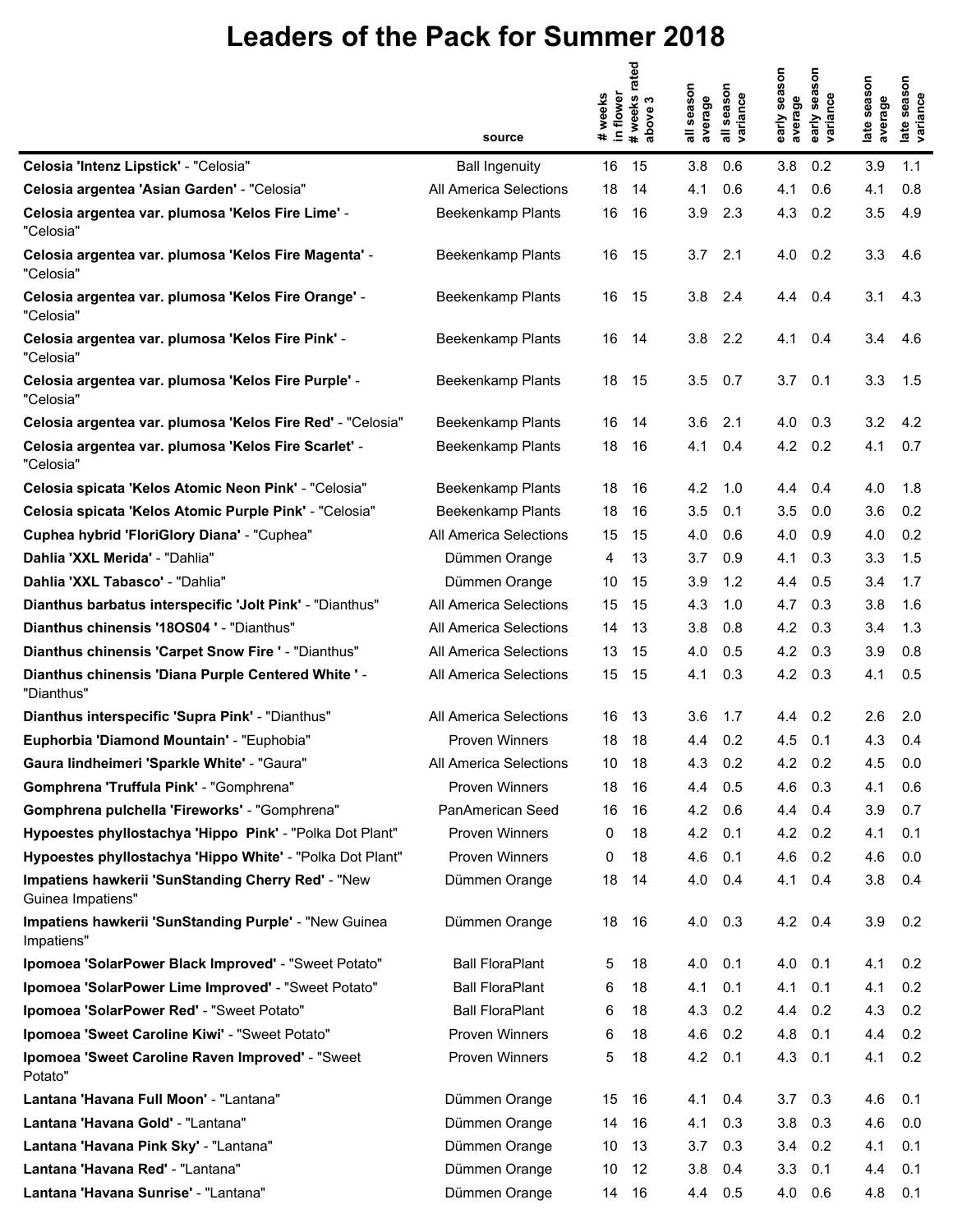|                                                                               | source                 | weeks<br>in flower<br># | #weeks rated<br>above 3 | season<br>average<br>゠ | season<br>variance | early season<br>average | son<br>sea<br>variance<br>early | late season<br>average | late season<br>variance |
|-------------------------------------------------------------------------------|------------------------|-------------------------|-------------------------|------------------------|--------------------|-------------------------|---------------------------------|------------------------|-------------------------|
| Lantana 'Havana Sunset' - "Lantana"                                           | Dümmen Orange          | 14                      | 13                      | 3.9                    | 0.5                | 3.4                     | 0.2                             | 4.4                    | 0.2                     |
| Lantana 'Havana Sunshine' - "Lantana"                                         | Dümmen Orange          | 14                      | 16                      | 4.3                    | 0.6                | 3.8                     | 0.4                             | 4.9                    | 0.1                     |
| Lantana camara 'Luscious Citrus Blend Improved' -<br>"Lantana"                | <b>Proven Winners</b>  | 16                      | 18                      | 4.5                    | 0.3                | 4.4                     | 0.4                             | 4.6                    | 0.2                     |
| Lycopersicon 'Garden Gem' - "Tomato"                                          | <b>Proven Winners</b>  | 15                      | 12                      | 3.8                    | 0.6                | 4.1                     | 0.3                             | 3.4                    | 0.7                     |
| Lycopersicon 'Garden Treasure' - "Tomato"                                     | <b>Proven Winners</b>  | 15                      | 13                      | 3.8                    | 0.8                | 4.2                     | 0.3                             | 3.3                    | 1.0                     |
| Ocimum 'Amazel' - "Basil"                                                     | <b>Proven Winners</b>  | 18                      | 18                      | 4.4                    | 0.4                | 4.6                     | 0.4                             | 4.2                    | 0.3                     |
| Pelargonium x interspecific 'Calliope Medium Dark Red' -<br>"Geranium"        | All America Selections | 16                      | 16                      | 4.4                    | 0.1                | 4.3                     | 0.1                             | 4.5                    | 0.0                     |
| Penstemon barbatus 'Twizzle Purple' - "Penstemon"                             | All America Selections | 0                       | 13                      | 3.9                    | 0.4                | 3.8                     | 0.3                             | 4.1                    | 0.5                     |
| Pentas lanceolata 'Lucky Star Dark Red' - "Pentas"                            | PanAmerican Seed       | 15                      | 17                      | 4.4                    | 0.4                | 4.0                     | 0.4                             | 4.8                    | 0.1                     |
| Pentas lanceolata 'Lucky Star Mix' - "Pentas"                                 | PanAmerican Seed       | 12 <sup>°</sup>         | 15                      | 3.6                    | 0.1                | 3.6                     | 0.2                             | 3.8                    | 0.1                     |
| Pentas lanceolata 'Lucky Star Pink' - "Pentas"                                | PanAmerican Seed       | 13                      | 17                      | 4.4                    | 0.4                | 4.2                     | 0.6                             | 4.7                    | 0.1                     |
| Pentas lanceolata 'Lucky Star Raspberry' - "Pentas"                           | PanAmerican Seed       | 15                      | 15                      | 3.9                    | 0.3                | 3.8                     | 0.5                             | 4.1                    | 0.0                     |
| Petunia '180S05' - "Petunia"                                                  | All America Selections | 13                      | 13                      | 4.1                    | 1.4                | 4.1                     | 0.8                             | 4.0                    | 2.4                     |
| Petunia 'Easy Wave Silver' - "Petunia"                                        | PanAmerican Seed       | 16                      | 13                      | 3.6                    | 1.0                | 3.8                     | 0.3                             | 3.4                    | 1.8                     |
| Petunia 'Easy Wave Violet Improved' - "Petunia"                               | PanAmerican Seed       | 15                      | 12                      | 3.5                    | 1.7                | 4.0                     | 0.5                             | 2.9                    | 2.9                     |
| Petunia 'Supertunia Blue Skies' - "Petunia"                                   | <b>Proven Winners</b>  | 16                      | 16                      | 4.1                    | 1.2                | 4.5                     | 0.4                             | 3.6                    | 1.9                     |
| Petunia 'Supertunia Vista Bubblegum' - "Petunia"                              | <b>Proven Winners</b>  | 16                      | 16                      | 4.1                    | 1.2                | 4.4                     | 0.4                             | 3.7                    | 1.9                     |
| Petunia 'Wave Purple Classic' - "Petunia"                                     | All America Selections | 14                      | 11                      | 3.6                    | 1.8                | 3.6                     | 0.4                             | 3.6                    | 3.7                     |
| Petunia ×hybrida 'Tidal Wave Red Velour' - "Petunia"                          | All America Selections | 16                      | 14                      | 3.9                    | 1.1                | 4.1                     | 0.5                             | 3.7                    | 1.9                     |
| Phaseolus acutifolius 'Blue Speckled Tepary' -<br>"Ornamental Bean"           | All America Selections | 8                       | 13                      | 3.8                    | 0.5                | 4.1                     | 0.3                             | 3.4                    | 0.6                     |
| Portulaca 'Cupcake Upright Lavender' - "Portulaca"                            | Dümmen Orange          | 18                      | 13                      | 4.0                    | 0.7                | 4.1                     | 0.7                             | 4.0                    | 0.8                     |
| Portulaca 'Cupcake Upright Lemon Zest' - "Portulaca"                          | Dümmen Orange          | 18                      | 15                      | 3.9                    | 0.3                | 3.7                     | 0.3                             | 4.3                    | 0.2                     |
| Portulaca 'Cupcake Upright Magenta' - "Portulaca"                             | Dümmen Orange          | 18                      | 16                      | 4.3                    | 0.5                | 4.2                     | 0.6                             | 4.3                    | 0.4                     |
| Portulaca 'Cupcake Upright Orange Zest' - "Portulaca"                         | Dümmen Orange          | 18                      | 13                      | 4.1                    | 0.6                | 4.0                     | 0.7                             | 4.3                    | 0.6                     |
| Salvia 'Rockin' Fuchsia' - "Salvia"                                           | <b>Proven Winners</b>  | 16                      | - 17                    | 4.0                    | 0.2                | 3.9 <sub>2</sub>        | 0.2                             | 4.3                    | 0.1                     |
| Salvia 'Rockin' Golden Delicious' - "Salvia"                                  | <b>Proven Winners</b>  | 0                       | 18                      | 4.5                    | 0.2                | 4.7                     | 0.2                             | 4.3                    | 0.2                     |
| Salvia 'Skyscraper Dark Purple' - "Salvia"                                    | Selecta                | 18                      | -18                     | 4.5                    | 0.3                | 4.5                     | 0.4                             | 4.6                    | 0.2                     |
| Salvia 'Skyscraper Pink' - "Salvia"                                           | Selecta                | 18                      | -18                     | 4.4                    | 0.2                | 4.3                     | 0.2                             | 4.5                    | 0.2                     |
| Salvia coccinea 'Summer Jewel Lavender' - "Salvia"                            | All America Selections | 11                      | 14                      | 3.6                    | 0.1                | 3.5                     | 0.1                             | 3.7                    | 0.2                     |
| Salvia coccinea 'Summer Jewel White' - "Salvia"                               | All America Selections | 18                      | -16                     | 4.2                    | 0.4                | 4.0                     | 0.4                             | 4.4                    | 0.2                     |
| Salvia hybrid 'Rockin' Deep Purple' - "Salvia"                                | <b>Proven Winners</b>  | 18                      | -17                     | 4.4                    | 0.4                | 4.3                     | 0.5                             | 4.6                    | 0.2                     |
| Salvia interspecific 'Big Blue' - "Salvia"                                    | PanAmerican Seed       | 13                      | -17                     | 4.4                    | 0.4                | 4.4                     | 0.5                             | 4.4                    | 0.4                     |
| Solenostemon scutellarioidses 'ColorBlaze Chocolate<br>Drop' - "Coleus"       | <b>Proven Winners</b>  | 0                       | 18                      | 4.3                    | 0.2                | 4.4                     | 0.2                             | 4.2                    | 0.1                     |
| Solenostemon scutellarioidses 'ColorBlaze Golden<br>Dreams' - "Coleus"        | Proven Winners         | 0                       | 16                      | 4.0                    | 0.5                |                         | $4.0 \quad 0.2$                 | 4.1                    | 1.1                     |
| Solenostemon scutellarioidses 'ColorBlaze Rediculous' -<br>"Coleus"           | <b>Proven Winners</b>  | 11                      | 14                      | 4.1                    | 0.5                |                         | $4.5$ 0.3                       | 3.6                    | 0.5                     |
| Solenostemon scutellarioidses 'ColorBlaze Royale<br>Cherry Brandy' - "Coleus" | Proven Winners         | 6                       | 18                      | $4.0 \quad 0.2$        |                    | $4.0$ $0.1$             |                                 | 4.1                    | 0.2                     |
| Solenostemon scutellarioidses 'ColorBlaze Sedona<br>Sunset' - "Coleus"        | <b>Proven Winners</b>  | 12 16                   |                         | $3.8\quad 0.6$         |                    |                         | $4.1 \quad 0.2$                 | 3.6                    | 1.1                     |
| Solenostemon scutellarioidses 'ColorBlaze Strawberry<br>Drop' - "Coleus"      | <b>Proven Winners</b>  | 1                       | 18                      | 4.1                    | 0.3                |                         | 4.3 0.3                         | 3.8                    | 0.1                     |